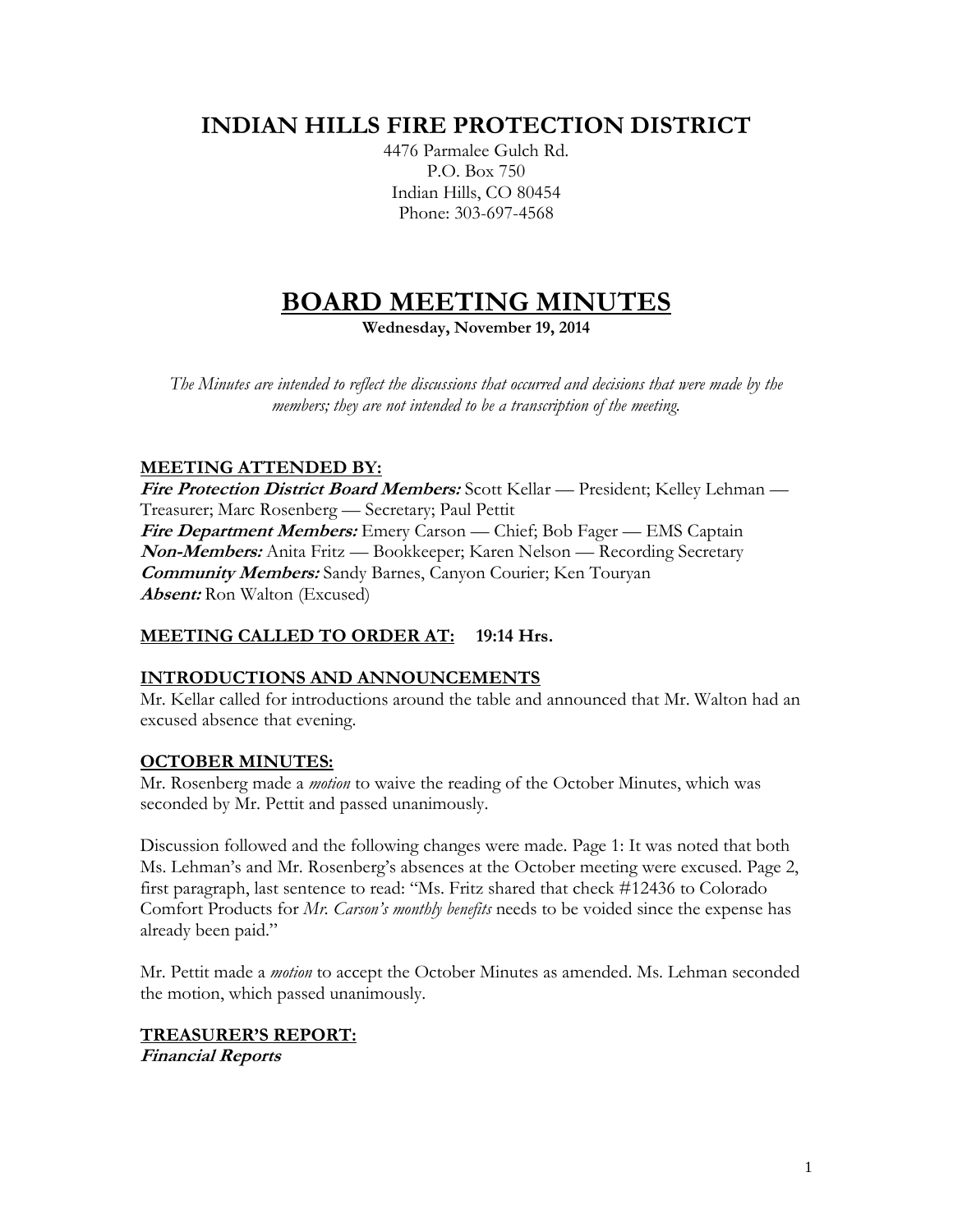The cover sheet of the financial reports was discussed in detail with several changes being requested to provide better clarity. Ms. Fritz agreed to make the changes by the next month's Board meeting.

In the Executive Summary, Ms. Fritz drew attention to the ColoTrust account and the minimal amount of interest the money in it earns. She recommended closing the account and transferring the money into the Wells Fargo Savings account. The Board agreed.

In the Operating Cost Summary, it was noted that there were some errors with the calculations for average hourly costs. Ms. Fritz agreed to fix the errors.

In Checks, minor clarification occurred regarding a few of the payments. Ms. Fritz announced that she had an additional check to write: #12478 to Masimo Americas for \$3,440.09 for a carbon monoxide pulse oximeter.

Mr. Pettit made a *motion* to approve checks #12454-12478, plus automated payments, credit card expenses, and bank fees. Mr. Rosenberg seconded the motion, which passed unanimously.

# **2015 Budget Hearing**

A copy of the proposed 2015 budget was distributed for review. Mr. Kellar announced that the purpose of the hearing was to review the proposed budget and accept any public comment, with final approval happening at the December 10 Board meeting. It was noted that the only change that had been made to the proposed budget since the previous month was to account #5252 (Apparatus Insurance).

Mr. Kellar explained the reasons the District is operating at a shortfall and expressed that it is hoping to soon sell the house it purchased to acquire additional land for expansion as well as recoup funds where the District was defrauded. Despite Mr. Kellar's explanation, Mr. Fager expressed concerns and encouraged a closer look at the line items.

Lengthy conversation followed, whereby discussion occurred about cutting funds allocated to certain accounts. In the end, it was agreed to reduce the following accounts:

- #5320 (Professional Development): Reduce from \$3,000 to \$0
- #6604 (District Fire Mitigation Project): Reduce from \$5,000 to \$0
- #6611 (Smoke Signals): Reduce from \$1,200 to \$1,000

It was also agreed that everyone should take a closer look at the proposed budget line items and be prepared to discuss any further potential changes at the December Board meeting.

# **DEPARTMENT/OFFICERS' REPORTS:**

# **Fire Marshal — Randy Rudloff**

Not present; no report submitted. Mr. Carson shared that Mr. Rudloff was at a community meeting regarding septic systems. Mr. Carson also said that five new homes had been approved for construction in the District.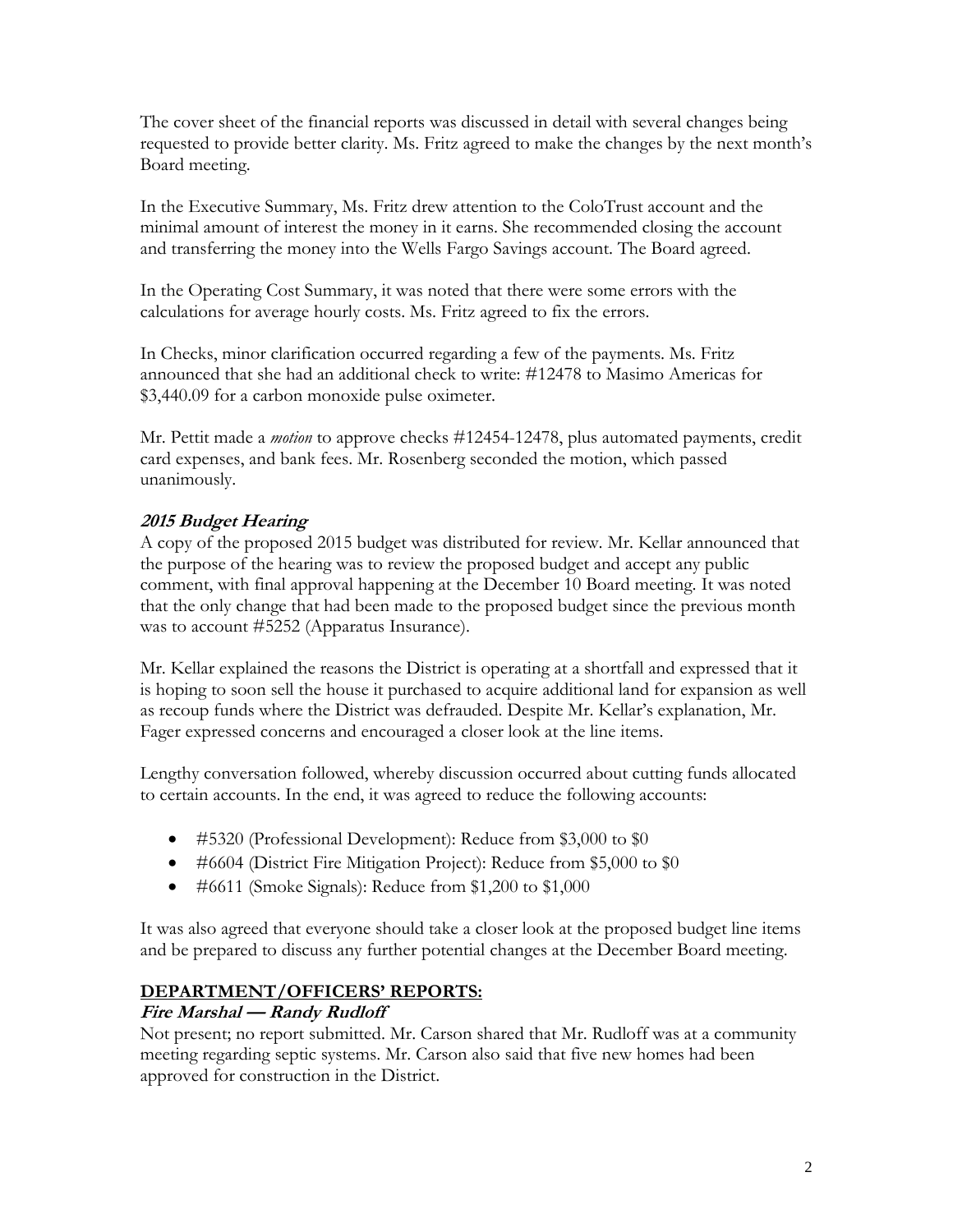#### **Chief — Emery Carson**

A report was distributed and various items were discussed. Mr. Carson began by stating that a new extension ladder has been mounted on apparatus 349. Also, new PCs have been installed in the ambulances, a carbon monoxide pulse oximeter has been put in service, and a vehicle stabilization kit will be put in service after an upcoming training.

In grant news, Mr. Carson stated that Mr. Rudloff had procured a grant for the Department providing a battery-operated extrication spreader and cutter. The equipment will be put in service after a training in December. Mr. Carson also announced that Elk Electric had donated all of the labor and materials necessary for a new extractor at the station.

In additional news, Mr. Carson proposed selling the Department's waste oil tank. He further explained that it is no longer necessary since Evergreen does all of the oil changes for the District's apparatus. The Board agreed to the sale.

Mr. Carson concluded his report by announcing that annual maintenance is complete for all apparatus and summarizing the calls for the month, which total ten to date. Calls stand at 218 for the year, Mr. Carson added.

#### **Assistant Chief — Marc Rosenberg**

Present. No report submitted.

**Fire Captain — Scott Case**

Not present; no report submitted.

# **EMS Captain — Bob Fager**

Present. No report submitted. Mr. Fager shared that five Department members had recently attended the EMSAC conference.

#### **OLD BUSINESS:**

#### **Noble House Sale**

It was noted that discussion on the topic would occur later in the meeting during an Executive Session.

#### **Attorney Review**

Mr. Kellar stated that he would solicit a bid from the attorney retained by West Metro Fire Protection District. Discussion and a decision are planned for the next Board meeting, he said.

#### **NEW BUSINESS:**

#### **Awards Banquet**

Mr. Carson reminded that the banquet would be held on Saturday, December 13. He encouraged everyone to RSVP.

#### **Additional Topic**

Mr. Carson said that Foothills Fire Protection District had requested use of one of Indian Hills' extra VHF frequencies. Conversation followed. Mr. Pettit expressed concern and reminded that a site study would be required as well as stated that each frequency has to be